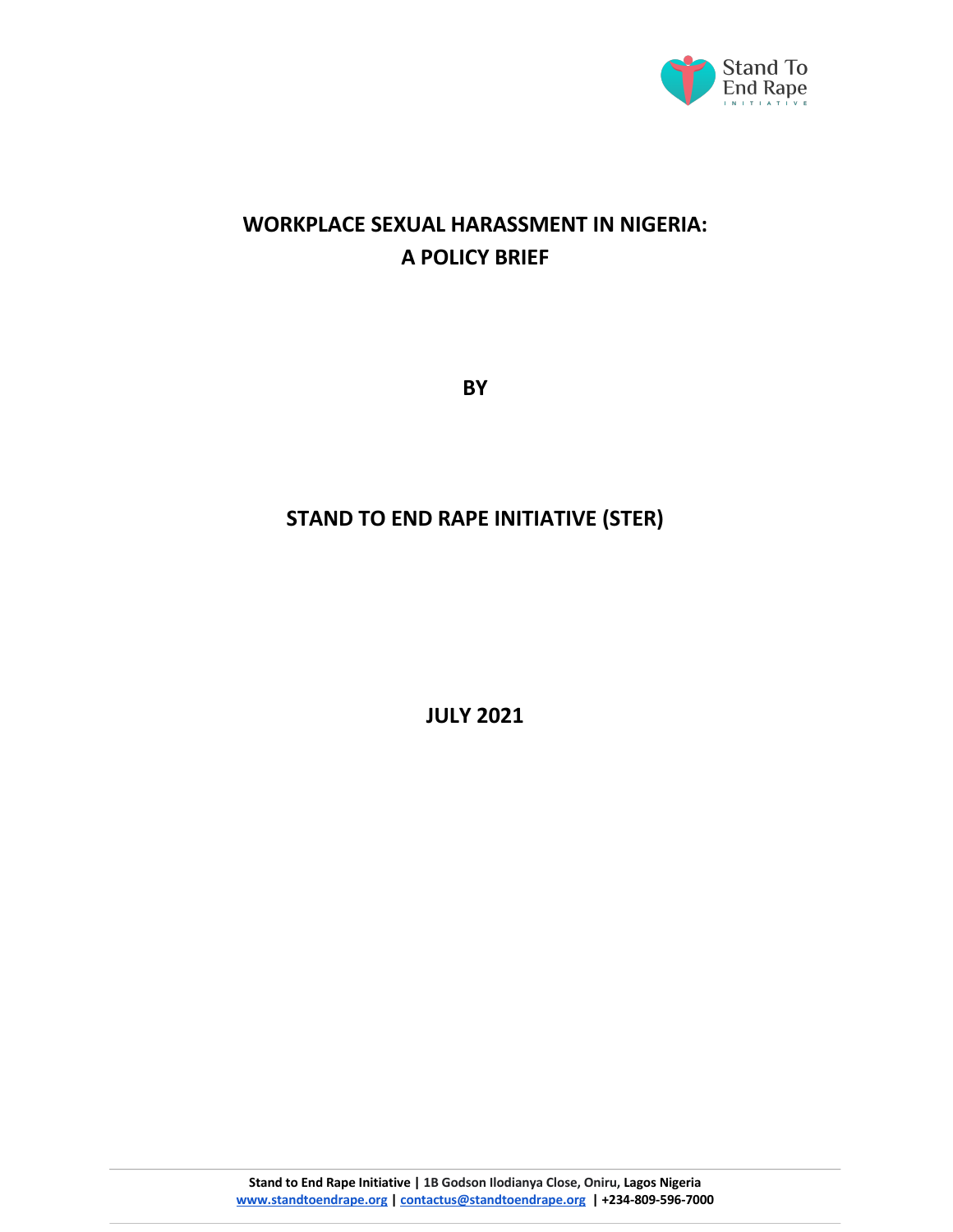

### **Executive Summary**

In Nigeria, there is an absence of a precise legislative framework that specifically addresses sexual harassment in the workplace. Several Nigerian legislations recognise the prospect of workplace sexual harassment and how this poses challenges to the well-being, productivity and overall welfare of the recipient of unwarranted sexual attention in the world of work. However, this does not suffice to address the issue, and there is a need for proactive legislative action prohibiting and criminalising workplace sexual harassment. Organisations owe employees a safe workplace and need to put in place pragmatic, practical and confidential reporting systems that serve the invaluable purpose of allowing survivors of sexual harassment in their workplaces to make reports when subjected to sexual harassment in the course of their employment. This Policy Brief aims to foster legislative action in Nigeria and demand the ratification and domestication of the International Labour Organization (ILO) Violence and Harassment Convention, 2019 (No. 190), which is a landmark International Legislation that recognises that all persons are entitled to a workplace free from violence and sexual harassment.

#### **Introduction**

Sexual harassment in the workplace is widespread in Nigeria and remains grossly underreported. The absence of legislative action in matters of sexual harassment in the workplace is an unacceptable phenomenon that must be addressed expeditiously. Sexual harassment in the workplace, in all its pervasiveness, is a clear manifestation of discrimination based on sex and gender and has been subject to much debate both at domestic, regional and international levels. According to the International Labour Organization (ILO), workplace sexual harassment, which may be physical, verbal, or non-verbal, is always unpleasant to the recipient and is constituted of the following components:

**1. Quid pro quo sexual harassment**: refers to situations where favourable work conditions, lucrative work packages and job benefits are made conditional to the victim/survivor succumbing to sexual advances or engaging in one or more forms of activity of a sexual nature.<sup>1</sup>

**2. Hostile work environment**: refers to the sexually harassing conduct making the workplace no longer conducive or driving workplace conditions to be intimidating, unbearable or humiliating for the victim/survivor.<sup>2</sup>

#### **Research Studies**

In a Workplace Sexual Harassment Research Study conducted in 2020 by Stand To End Rape Initiative, $3$ 80% of the 493 Individuals who partook in the research study were women and had faced sexual

<sup>2</sup> ibid

<sup>1&</sup>lt;br>International Labour Organization, "Sexual Harassment At Work Factsheet" https://www.ilo.org/wcmsp5/groups/public/--ed\_norm/---declaration/documents/publication/wcms\_decl\_fs\_96\_en.pdf accessed 12 July 2021

<sup>3</sup> Oyesola Oluwafunmilayo Ayeni and Stand to End Rape Initiative (STER) "Examining the Prevalence, Context, and Impact of Workplace Sexual Harassment in Nigeria" (Stand to End Rape Initiative 2021) 3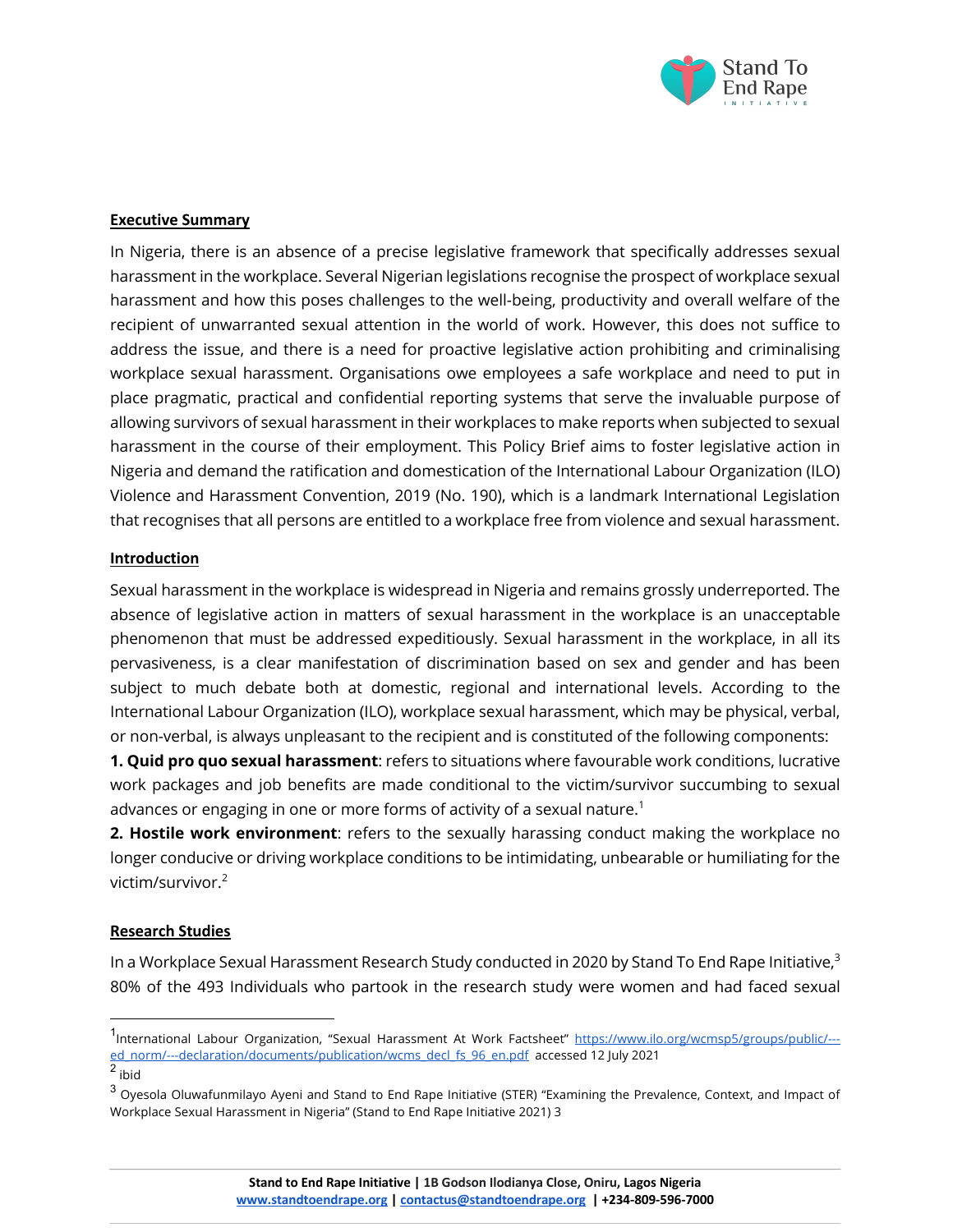

harassment in their place of work, in contrast to 20% who were men. The emphasis on this contrast is to bring to the fore how women are disproportionately affected by sexual harassment in the workplace in Nigeria and in no way invalidates or dismisses the validity and significance of the male experience. The Research identified a range of behaviours that amounted to sexual harassment. The research study indicates that participants experienced one or several of the following:

(a) Visual appraisal in a sexual manner (45%),

(b) Verbal commentary of a sexual nature on their clothing and or accessories (44%),

(c) Subjected to lewd, sexual jokes and escapades that made them uneasy (43%),

(d) Commentary that amounts to the sexual objectification of their bodies (35%),

(e) Subjected to situations where they were regaled with or asked to narrate explicit, risqué or sexual topics they did not want to indulge or divulge (34%); and

(f) Persistent invitations to outings and requests for sexual intercourse despite prior refusals (27%).<sup>4</sup>

An industry where workplace sexual harassment is rampant is the banking industry. A study conducted in 2014 from 288 participants (142 males and 146 females) across five commercial banks in Nigeria<sup>5</sup> revealed that only 6.6% of participants subjected to workplace sexual harassment lodged an official complaint, a bare fraction of 4.5% considered taking legal steps, while 8.3% considered quitting their jobs.<sup>6</sup> In terms of sexual harassment, 84.2% of female participants indicated experiencing physical harassment to 7.7% of male participants. This disparity reinforces the fact that women are disproportionally susceptible and at-risk to workplace sexual harassment.

Additionally, a sector-specific study was conducted amongst legal practitioners in the Federal Capital Territory, Abuja, between August 2017 and January 2018.<sup>7</sup> The research study involved anonymous responses from 561 legal practitioners cutting across the Ministry of Justice, Private Law Firms, Law faculties in Universities, Government legal parastatals and the Judiciary.<sup>8</sup> Statistics revealed that of the entirety of participants, 60.4% identified as female, and 39.6% identified as male. Data revealed that the perpetrators fall within the following positions: Senior Advocate of Nigeria (0.7%), Head of Chambers (15.2%), Associate Counsel (22.6%), Senior Counsel (16.6%), Counsel (28.0%), Senior State Counsel (2.1%), State Counsel (1.4%), Administrative Staff (3.7%), Partner (9.4%) and Judge  $(0.2\%)$ .<sup>9</sup>

<sup>4</sup> ibid.

 $<sup>9</sup>$  Ibid, p 126.</sup>

<sup>5</sup> Fapohunda Tinuke, "Gender Differences In Perceptions And Experiences Of Sexual Harassment In The Workplace" (2014) 1(2) Global Journal of Management and Business https://www.researchgate.net/publication/343690734\_Gender\_differences\_in\_perceptions\_and\_experiences\_of\_sexual\_harass ment in the workplace accessed 22 July 2021.

 $<sup>6</sup>$  Ibid, pp 39-40.</sup>

<sup>7</sup> Aina-Pelemo Adetutu, Mc Mehanathan, Kulshrestha Pradeep and Aina Iseoluwa, "Sexual Harassment in the Workplace: Case Study of the Nigerian Legal Sector" (2019) 86, Journal of Law, Policy and Globalization, 121 – 137, 10.7176/JLPG/86-13. <sup>8</sup> Ibid, pp 124-125.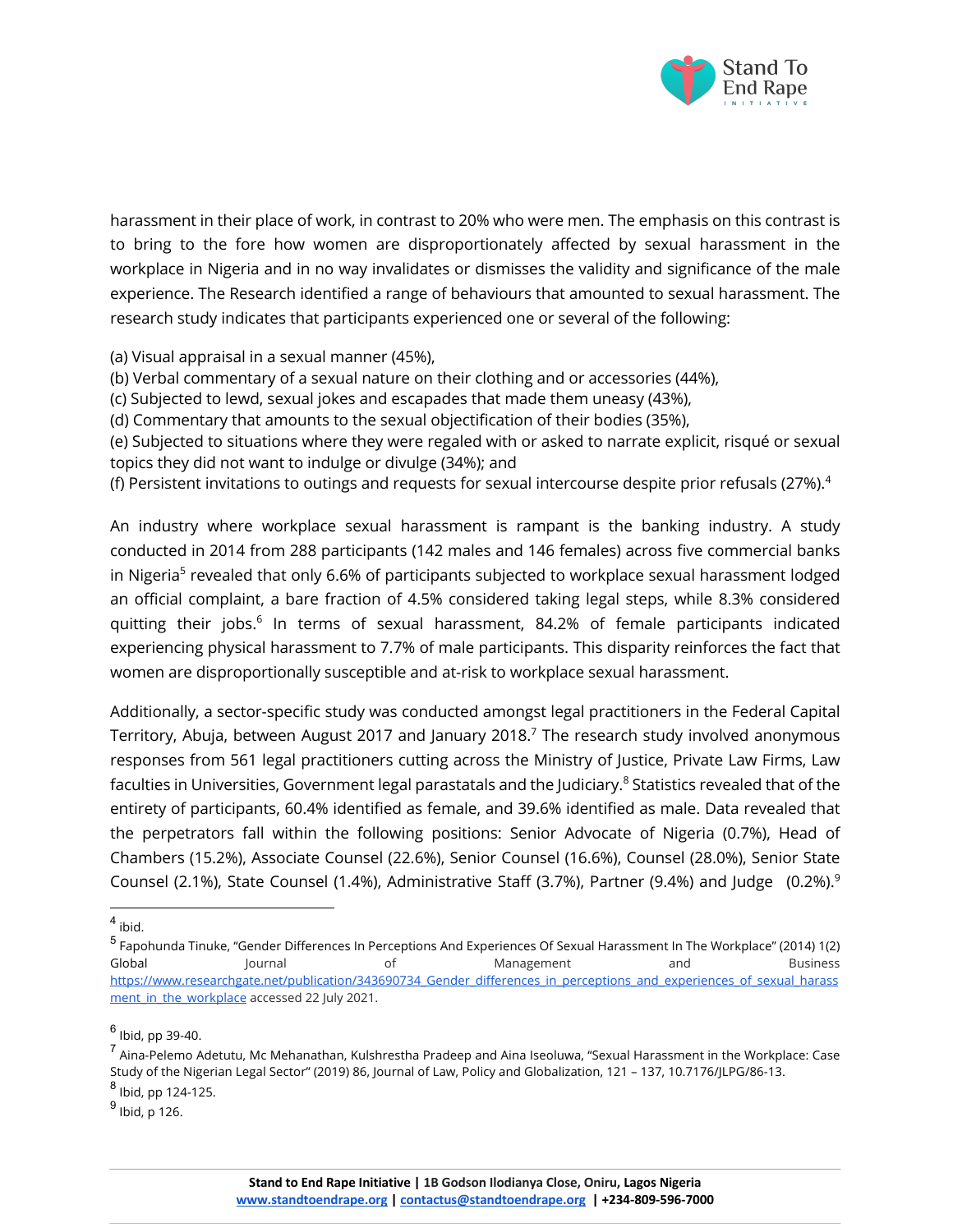

Participants indicated a spectrum of sexually harassing acts they were subject to, such as "unwanted deliberate touching, turning work discussions to sexual topics, asking personal questions on sexual life, sexual comments about the person's clothing or look, to unwanted sexual looks or gestures". $^{\rm 10}$ 

These studies bolster the widespread prevalence of workplace sexual harassment and drawback to the problematic legislative dysfunction in Nigeria owing to the absence of a concise law that prohibits workplace sexual harassment. This lacuna poses a challenge to victims/survivors of sexual harassment in the workplace, as they are uncertain about available legal options. The Constitution of the Federal Republic of Nigeria 1999 (as amended) recognises that everyone has a fundamental right to the dignity of their person and that no one should be subjected to inhuman and degrading treatment.<sup>11</sup> Sexual harassment in the workplace amounts to inhuman and degrading treatment that directly impacts the dignity of the victim/survivor, which causes decreased work productivity, fear of intimidation and the risk of unemployment.

### **International Legislation**

International legislation takes prominence in the absence of domestic legislation guiding appropriate sexual conduct in the workplace and prohibiting workplace sexual harassment. At the fore is the International Labour Organization (ILO) Violence and Harassment Convention, 2019 (No. 190), which is the first International Convention to recognise that all persons are entitled to a world of work free from violence and harassment, particularly sexual harassment and gender-based violence.

The Violence and Harassment Convention, 2019 (No. 190) defines violence and sexual harassment in the workplace to be "a range of unacceptable behaviours and practices, or threats thereof, whether a single occurrence or repeated, that aim at, result in, or are likely to result in physical, psychological, sexual or economic harm, and includes gender-based violence and harassment".<sup>12</sup>

The implication of this definition recognises that women are disproportionately affected by sexual harassment in the workplace. Article 1 (b) of the Convention corroborate this and states that "genderbased violence and harassment" means violence and harassment directed at persons because of their sex or gender or affecting persons of a particular sex or gender disproportionately and includes sexual harassment". 13

 $10$  Ibid.

<sup>11</sup> Constitution of the Federal Republic of Nigeria 1999 (as amended), s34 (1) (a).

<sup>12</sup> Violence and Harassment Convention 2019 (No 190) art 1 para (a).

 $13$  ibid, art 1 para (b).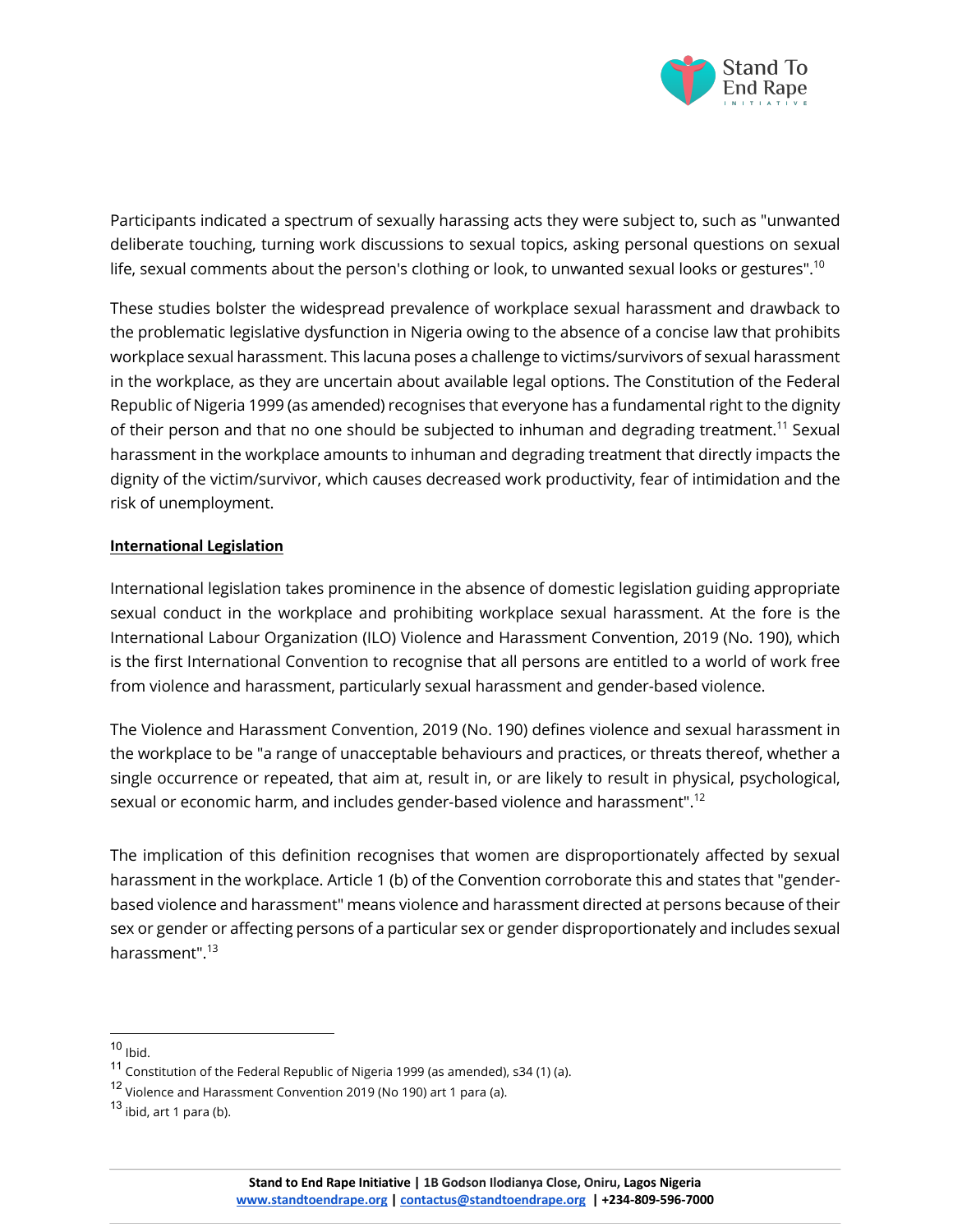

The Violence and Harassment Convention, 2019 (No. 190) came into force on 25 June 2021, and it is expected that Nigeria becomes a signatory to this Convention and ratifies it to domesticate and implement it across all states in Nigeria.

#### **Legislative Intervention on Workplace Sexual Harassment: The Nigerian Situation**

As earlier observed, there is no legislation presently in Nigeria that covers workplace sexual harassment. The Labour Act, Cap L1, Laws of the Federation of Nigeria 2004 is the extant legislation guiding employment and work-related matters and makes provisions on employer-employee relations in Nigeria. However, the Labour Act makes no provisions for workplace sexual harassment prevention or response. On its part, the Employee's Compensation Act 2010 recognises that mental stress may arise in the workplace and provides that an employer is bound to pay compensation to an employee for mental stress that is "an acute reaction to a sudden and unexpected traumatic event arising out of or in the course of the employee's employment".<sup>14</sup> While not being precise, the courts can interpret this provision in numerous ways, one of which is compensation for sexual harassment in the workplace.

However, this does not mean that sexual harassment in the workplace is a novel or new concept to the Nigerian legal system.

The Criminal Law of Lagos State recognises sexual harassment as a crime liable to three (3) years imprisonment upon conviction.<sup>15</sup> It considers that sexual harassment creates an offensive, hostile and intimidating workplace when assented to or rejected.<sup>16</sup> On its part, the Violence Against Persons (Prohibition) Act (VAPP) 2015, whilst being a laudable law recognising the concept of sexual harassment, unfortunately, makes no decisive provision protecting against or criminalising workplace sexual harassment. The VAPP Act 2015 defines sexual harassment as "unwanted conduct of a sexual nature or other conduct based on sex or gender that is persistent or serious and demeans, humiliates or creates a *hostile or intimidating environment*. This may include physical, verbal or non-verbal conduct." <sup>17</sup> This definition covers elements of workplace sexual harassment as sexual harassment creates a hostile work environment, and its victims/survivors have reduced job satisfaction and output. Additionally, the VAPP Act 2015 recognises that attempting to demand or requiring sexual intercourse in exchange for employment is sexual intimidation.<sup>18</sup> Beyond these, the VAPP Act 2015 makes no further allusions to workplace sexual harassment.

<sup>14</sup> Employee's Compensation Act 2010, s 8.

<sup>15</sup> Criminal Law of Lagos State 2011, s264.

 $16$  Ibid.

<sup>17</sup> Violence Against Persons (Prohibition) Act 2015, s46.

<sup>18</sup> ibid.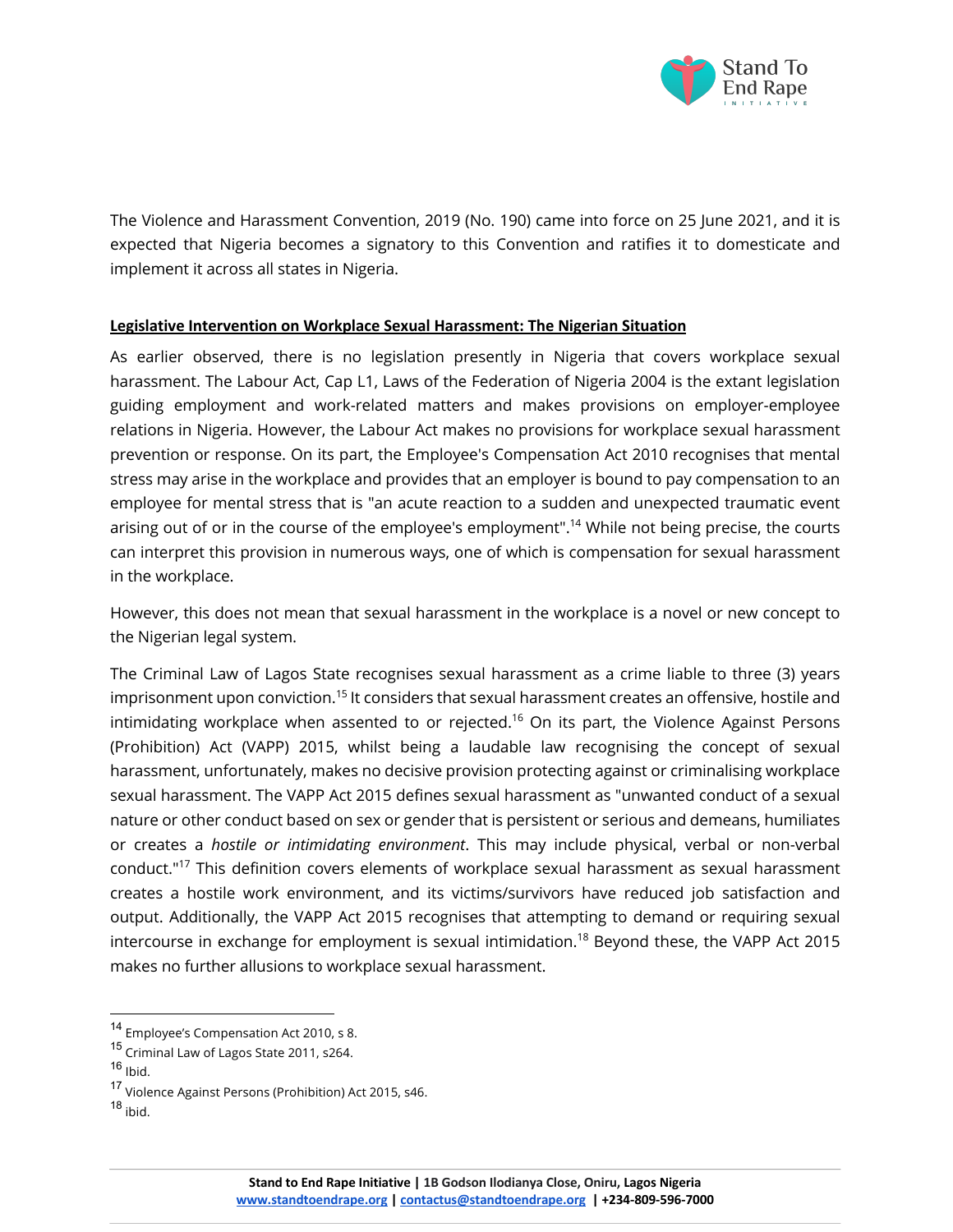

The only seeming legal recourse to victims/survivors of workplace sexual harassment is found in the Nigerian Judicial System, specifically, the National Industrial Court of Nigeria. Under the Constitution of the Federal Republic of Nigeria, 1999 (as amended), the National Industrial Court has jurisdiction to sit on employment and workplace conditions, industrial relations, and labour law in Nigeria.<sup>19</sup> This jurisdiction is equally reiterated in Section 7 of the National Industrial Court Act, 2006.

The National Industrial Court of Nigeria Civil Procedure Rules of 2017 attempts to fill the legal void on sexual harassment in the world of work and makes provision for categories of conduct/behaviour that constitute sexual harassment in the workplace. Order 14 Rule 1 (1) (a) – (d) provides as follows:

1. (1) Where in an action before the Court, a Claimant alleges sexual harassment at the workplace, the Claimant or the Claimant's counsel may in the complaint, indicate whether the sexual harassment is:

- (a) Physical conduct of a sexual nature
- (b) A verbal form of sexual harassment
- (c) A non-verbal form of sexual harassment
- (d) Quid pro quo harassment.

Further, the National Industrial Court, by virtue of the powers conferred on it by the Constitution of the Federal Republic of Nigeria, 1999 (as amended), has jurisdictional powers to adjudicate on matters connected with or about the application of any international convention, treaty or protocol of which Nigeria has ratified relating to labour, employment, workplace and industrial relations matters.<sup>20</sup>

For this reason, Nigeria must ratify the Violence and Harassment Convention, 2019 (No. 190). A ratification by the Nigerian Government reinforces Nigeria's international stance as a progressive Nation. It is an avenue to effectively address the widespread epidemic of workplace sexual harassment, which remains overlooked in Nigeria. Going further, the National Assembly should domesticate the Violence and Harassment Convention, 2019 (No. 190). The same Constitution that vests the National Industrial Court of Nigeria with jurisdiction to adjudicate on international conventions and treaties also limits the applicability of ratified treaties in Nigeria unless domesticated into local laws of the Nigerian Legal System by an Act of the National Assembly. This is based on Section 12 (1) of the Constitution of the Federal Republic of Nigeria 1999 (as amended), which provides as follows:

<sup>&</sup>lt;sup>19</sup> Constitution of the Federal Republic of Nigeria 1999 (as amended) s 254C (1).

 $^{20}$  ibid s 254C (2); Perchstone and Graeys, "Nigeria: Workplace Sexual Harassment: Is The Employer Immune From Liability?" (Mondaq, 13 August 2018) https://www.mondaq.com/nigeria/discrimination-disability-sexual-harassment/727212/workplacesexual-harassment-is-the-employer-immune-from-liability accessed 12 July 2021.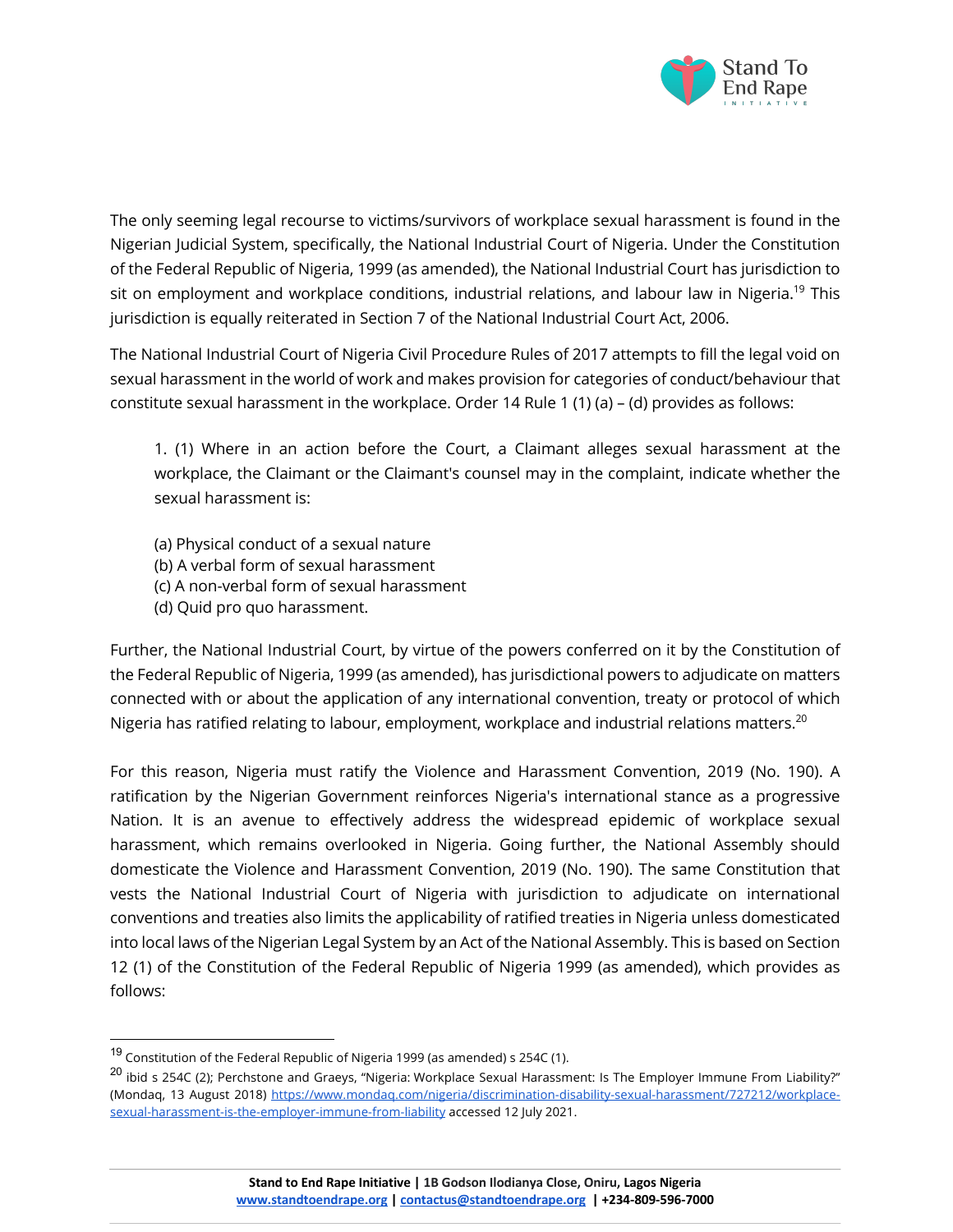

"No treaty between the Federation and any other country shall have the force of law except to the extent to which any such treaty has been enacted into law by the National Assembly."<sup>21</sup>

The National Assembly is urged to take decisive action in tackling workplace sexual harassment in Nigeria. Under Part 1, Schedule II of the 1999 Constitution of the Federal Republic of Nigeria (as amended), matters pertaining to Labour, listed under item 34, are regarded as being under the exclusive legislative list and thus can only be legislated upon by the National Assembly.

The National Industrial Court has deliberated upon a handful of cases concerning Sexual Harassment in the workplace, which led to the dismissal of survivors from their employment for refusing to accept the sexual advances of their superiors in the workplace. Notable amongst these cases is the landmark case of *Ejike Maduka V Microsoft & Ors.22* where the National Industrial Court applied sections 34 and 42 of the Constitution of the Federal Republic of Nigeria 1999 (as amended), the African Charter on Human and Peoples' Rights 1981 and the Convention on the Elimination of All Forms of Discrimination against Women (CEDAW) to find the employers of the Claimant (defendants) guilty. The National Industrial Court has since then adjudicated workplace sexual harassment cases occasioning wrongful termination of employment which, amongst others, include *Dorothy Adaeze Awogu v. TFG Real Estate Limited,23 Pastor (Mrs) Abimbola Patricia Yakubu v. Financial Reporting Council of Nigeria & Another,*<sup>24</sup> and *Stella Ayam Odey v. Ferdinand Daapah & Cuso International.*<sup>25</sup> These cases were addressed under the civil jurisdiction of the National Industrial Court, all in favour of the claimants.

# **Legislative Intervention on Workplace Sexual Harassment: An African Perspective**

Mauritius, Namibia and Somalia are the only African countries to have ratified the Violence and Harassment Convention, 2019 (No. 190). However, the Convention has yet to come into force in these countries. Looking at Namibia, the Labour Act, 2007 (Act No. 11 of 2007) merely recognises workplace sexual harassment, but neither criminalises nor provides any legal options to the victim/survivor.<sup>26</sup>

In Kenya, the Employment Act, Chapter 226 2007 (revised 2012) prohibits workplace discrimination and obligates employers to ensure policies prohibiting discrimination and harassment on any

<sup>21</sup> CFRN 1999, s 12 (1).

<sup>22</sup> (2014) NLLR (pt 125) 67 NIC.

<sup>23</sup> <sup>S</sup> Suit No. NICN/LA/262/2013 (National Industrial Court, Lagos Division June 4, 2018)

<sup>24</sup> (Unreported) Suit No NICN/LA/673/2013.

<sup>25</sup> (Unreported) Suit No: NICN/CA/ 03/2016 (National Industrial Court, Calabar Division January 13, 2017)

<sup>26</sup> Labour Act, 2007 (Act No. 11 of 2007), s 5 (8)-(10)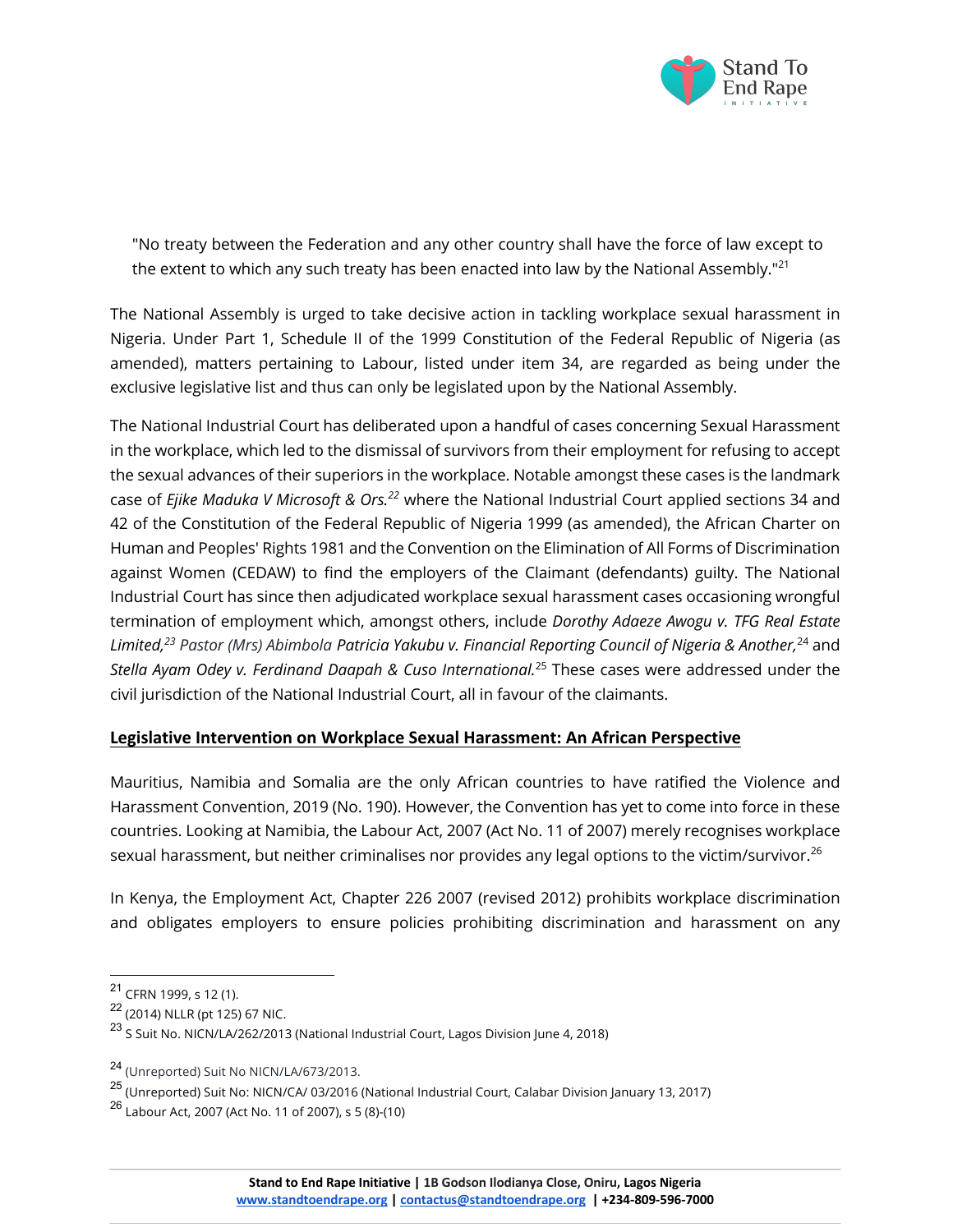

grounds, including sex and gender.<sup>27</sup> The law defines acts that constitute workplace sexual harassment<sup>28</sup> and stipulates that employers with more than twenty (20) employees issue a policy statement in the workplace specifically on sexual harassment.<sup>29</sup>

The Kenyan Employment Act, however, has several pitfalls. One of which is permitting employers to decide what they consider appropriate workplace policy statement content in addition to the terms stipulated by the Employment Act.<sup>30</sup> Secondly, the workplace policy statement requirement applies to companies with twenty (20) or more employees. This does not consider that sexual harassment can occur in offices with less than 20 employees. Thirdly, the law vests upon the employer discretion to determine whatever disciplinary action the employer deems appropriate. Another downside to this law is that it fails to consider situations where the employer is the perpetrator or abuser. In such a situation, employees who have been exposed to workplace sexual harassment have no recourse to a higher authority for redress.

In addition to the Employment Act, Chapter 226, 2007 (revised 2012), the Sex Offences Act 2006 (revised 2009) prohibits workplace sexual harassment. However, the latter Act recognises and criminalises workplace sexual harassment as an offence that attracts three years imprisonment or a fine, not less than one hundred thousand shillings or to both such fine and imprisonment.<sup>31</sup> The downside to this section is that it burdens the victim/survivor to prove sexual harassment under specific limiting circumstances delineated by the Act. $32$ 

In South Africa, a 2015/2016 study revealed that 142 reports of sexual harassment were reported daily.<sup>33</sup> As is the case in Nigeria, workplace sexual harassment predominantly affects women compared to men in South Africa. Legislations in South Africa acknowledge workplace sexual harassment in varying degrees, directly or by interpretation.<sup>34</sup>

The Constitution of the Republic of South Africa, 1996 recognises the right to human dignity of all

<sup>27</sup> The Employment Act, Chapter 226 2007 (revised 2012) s 5.

 $28$  Ibid, s 6 (1) (a)-(d)

 $29$  ibid, s 6 (2)

 $30$  ibid, s 6 (3)

<sup>31</sup> Sex Offences Act 2006 (revised 2009), s 23 (1)

<sup>32</sup> ibid, s 23 (2), (a) and (b).

<sup>&</sup>lt;sup>33</sup> Lux Lesley Kubjana, "Understanding The Law On Sexual Harassment In The Workplace (Through A Case Law Lens): A Classic<br>Fool's Frrand" (2020) Obiter, 41(1), 88-105 <u>http://www.scielo.org.za/scielo.php?script=sci\_arttext</u> Fool's Errand" (2020) *Obiter*, *41*(1), 88-105 http://www.scielo.org.za/scielo.php?script=sci\_arttext&pid=S1682- 58532020000100006&lng=en&tlng=en. accessed 18 July 2021.

<sup>&</sup>lt;sup>34</sup> The Occupational Health and Safety Act, 1993; The Labour Relations Act, 1995; The Code of Good Practice on the Handling of Sexual Harassment Cases 1998 (amended 2005); The Protection From Harassment Act, 2011.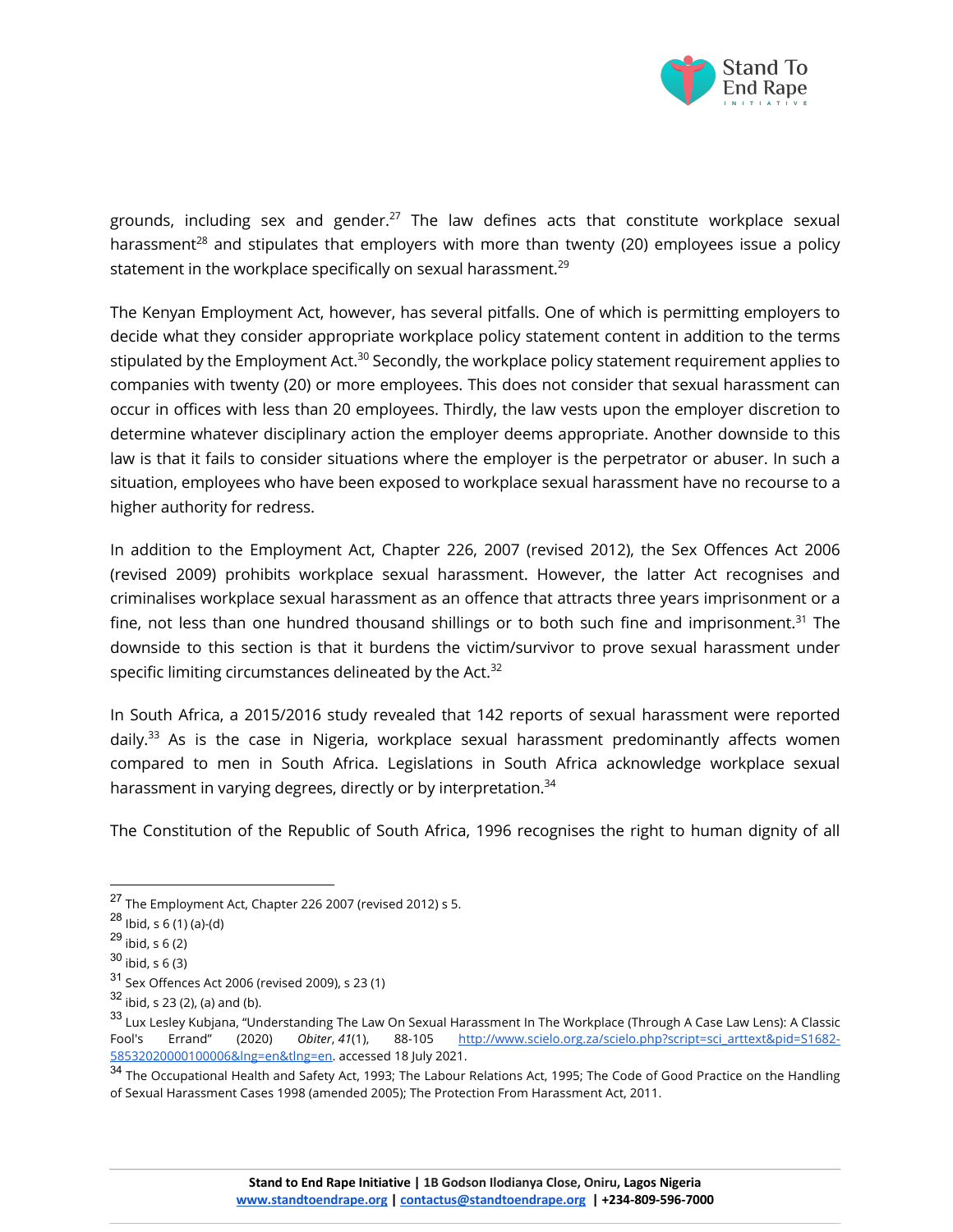

persons<sup>35</sup> and provides that no person shall be subject to unfair discrimination.<sup>36</sup> Applying this interpretation in the workplace context, sexual harassment amounts to a violation of these provisions of the South African Constitution. On its part, the South African Employment Equity Act 2008 makes it incumbent on an employer to eliminate unfair discrimination by promoting equitable practices and ensuring an equal opportunity workplace.<sup>37</sup> Section 6 (3) of the same Act prohibits unjust discrimination and considers harassment of an employee as unfair discrimination in the workplace.

An observation of these legislations across various legal systems in Africa evinces that much needs to be done to curb workplace sexual harassment in Africa. This void serves as an opportunity for Nigeria to take the lead in the elimination of workplace sexual harassment continentally. Admittedly, laws are not sufficient to address the entirety of workplace sexual harassment; transparent law enforcement agencies and an impartial judiciary play significant roles in the fight against workplace sexual harassment. Nonetheless, the law is the foundational basis and platform by which these other avenues of ensuring justice subsist. In addition to ratifying the Violence and Harassment Convention, 2019 (No. 190), workplace sexual harassment must be criminalised as an offence in Nigeria with adequate sanctions, given the Convention does not make provisions for sanctions. Equally, the law should have nationwide applicability for coherence in attaining justice. The decisions of the National Industrial Court, thus far, have been rooted in its civil jurisdiction, with monetary compensation being awarded to claimants — arguably a flick on the wrist for the defendants who may offset the judgment debt with ease.

In July 2020, during its plenary session, the Nigerian Senate passed the much-contested Sexual Harassment Bill (SB 77) titled "A Bill for an Act to prevent, prohibit and redress Sexual Harassment of students in tertiary educational institutions and for matters concerned therewith 2019". The Bill has yet to become law in Nigeria as it must be passed by the House of Representatives and, subsequently, assented into Law by the President of the Federal Republic of Nigeria. On the premise of this progressive step by the Nigerian Senate, it is reiterated that an anti-workplace sexual harassment law is equally essential. Indeed, a viable strategy to quell the dissent amongst academics and critics in Nigeria that the Sexual Harassment Bill is segregationist and targets a particular sector of the workforce — being academic staff in tertiary institutions — is by incorporating anti-workplace sexual harassment provisions into this Bill to expand the applicability of the proposed law. This is an alternative proposition to an exclusive legislation regulating, prohibiting and criminalising workplace sexual harassment in Nigeria, which is most preferred.

<sup>35</sup> Constitution of the Republic of South Africa, 1996, s 10

 $36$  ibid, s 9

<sup>37</sup> Employment Equity Act 2008, s5.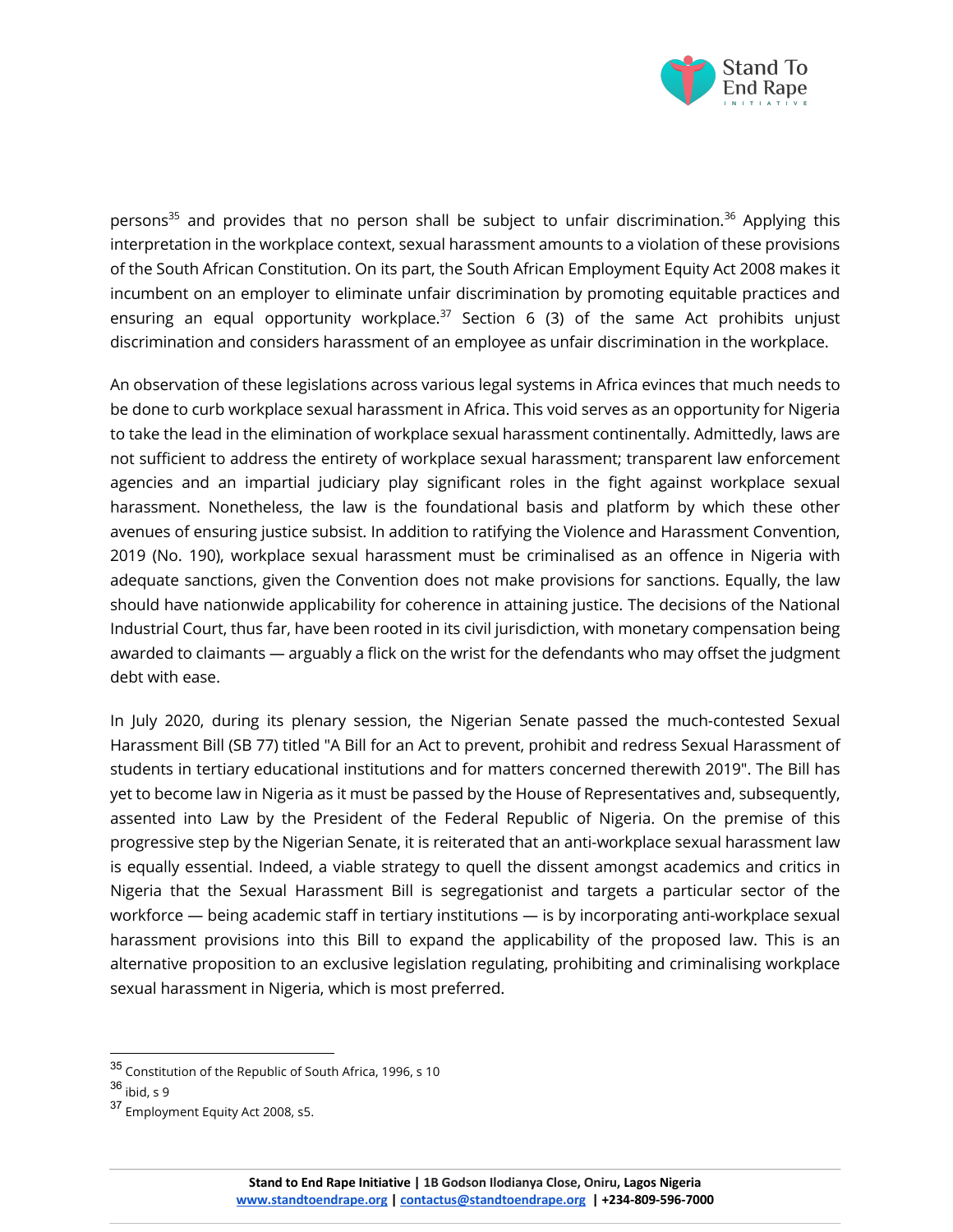

Further to legal intervention, employers must be mandated by law to maintain a conducive and healthy work climate. Employers must establish an anti-sexual harassment policy handbook that prohibits workplace sexual harassment, contains information on sexual harassment definition and acts that constitute sexual harassment; set out procedures for making sexual harassment complaints, which should be anonymous and confidential; protect employees who make complaints from victimisation or reprisals and set out the disciplinary measures that will be adopted in the event of a violation. In the absence of such a policy or a failure to take proactive steps to assess claims of workplace sexual harassment, an employer should be held vicariously liable for sexual harassment in their workplace in addition to their agents or employees who are the actual perpetrators. In conjunction with an anti-workplace sexual harassment policy, employers should conduct awareness training programmes to educate employees on sexual harassment and set up workplace protocols to promote appropriate conduct and disciplinary measures.<sup>38</sup>

### **Recommendations**

Stand To End Rape Initiative (STER) is committed to fighting for workplaces in Nigeria to be free from all forms of sexual harassment and the complete eradication of gender-based violence in the workplace. This informed the research study conducted by STER in 2020 and has equally informed this Policy Brief. We hereby recommend:

- ❖ A ratification and domestication of the Violence and Harassment Convention, 2019 (No. 190), which came into force on 25 June 2021, by the Executive and Legislative arms of the Federal Republic of Nigeria.
- ❖ A codification of workplace sexual harassment as a crime with nationwide applicability.
- $\triangle$  A mandatory and comprehensive internal official reporting mechanism is to be established in all workplaces so employees exposed to sexual harassment can communicate and report their grievances confidentially and safely.
- ❖ Organisations set up a confidential procedure of addressing claims of workplace sexual harassment. In cases where the employer is the perpetrator, an external body is established for investigating these claims before presenting them before a Court for appropriate redress.
- ❖ Employers must be charged by law with ensuring that the workplace is conducive for work and free from all forms of sexual harassment.

**<sup>38</sup>** Famsville solicitors, "Nigeria: #MeToo Movement- Steps To Curbing Work Place Sexual Harassment In Nigeria" (Mondaq 27 December 2018) <https://www.mondaq.com/nigeria/discrimination-disability-sexual-harassment/767776/metoo-movementsteps-to-curbing-work-place-sexual-harassment-in-nigeria> accessed 17 July 2021